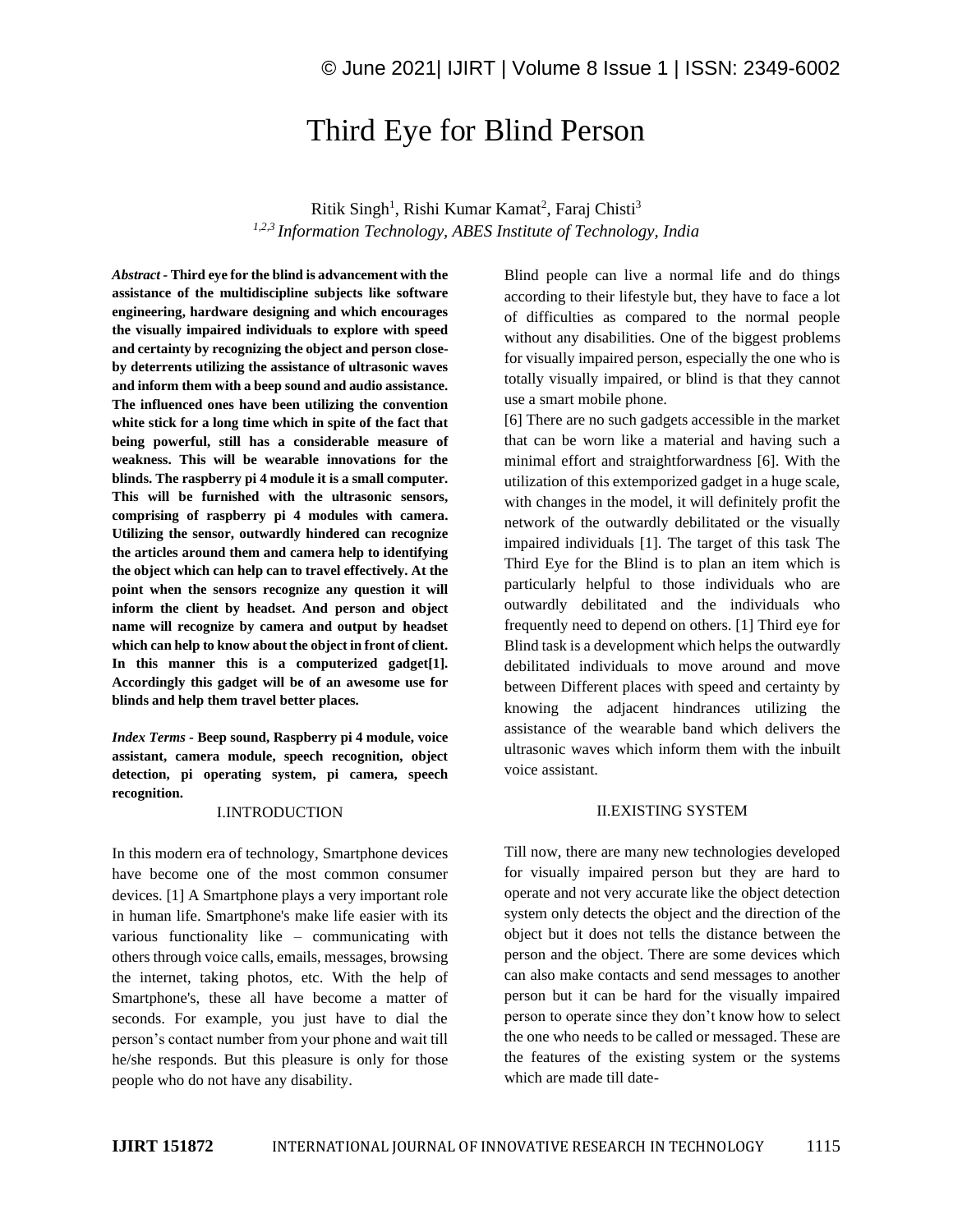- 1. System makes two different types of sounds depending on the situation. The major drawback of this system was that the blind people cannot differentiate the sound even if he/she can then it will take some time to identify the front obstacle according to the sound.
- 2. Object detection sensor is also introduced in the new devices which can detect the object but it cannot specify the distance between the person and the object.
- 3. To overcome above limitation JM Benjamin [3][1] proposed a three-direction detectable laser cane. [1] The direction is 45 degrees over and parallel to the ground and with sharp deepness. This laser
- 4. works when an object or obstacle comes in its range only and the range was very less so it can only be used in indoor systems and cannot be used for outdoor systems.
- 5. Now, they are introducing voice assistants who only tell the output of the sensors to the user like the distance, direction and the object's name.[1]

All the above systems cannot satisfy the exact needs of the blind peoples.[1] To overcome that limitation mentioned above this project will help to make a better and reliable system for the blind people. With the latest technology it will be cheaper and will be an easily wearable device with all the functionalities which can help the visually impaired to perform most of the daily tasks with ease.

# III.PROPOSED SYSTEM

In this system we are developing the navigation system for the blind persons. This is very easy to use and work as a navigator to the blind people to easily navigate.

In this system the ultrasonic or sensor will detect the object and gives sound (object 'beep sound') and camera scan the object using object detection technique and predict the object and by using speech recognize the object name is convert into sound and client can know the object by the help of headset.

The object and person name and data are store in the module and if the data is not present it will simply said no data image present give a beep sound.[2]

In this system we are using some hardware and software components which are following

Also we add some extra feature like distance measurement technique to identify how far the distance between the object and the client and voice assistant for various extra features.

Software's and Technique

We can use following software.

- Pi operating system.
- Object detection Technique
- Distance Measurement Technique
- Speech Recognition.

Hardware Components.

- Raspberry pi 4 module
- Ultrasonic sensor
- Headset
- Pi cam (camera)
- 5 mm LED: Red
- Slide Switch
- Female Header
- Male Header
- Jumper wire
- Power bank
- $1k\Omega$  Resistor
- 2kΩ Resistor
- Some elastics and stickers

Let us see about the components in brief: OBJECT DETECTION USING TENSOR FLOW:

The tensor Flow object detection API is the framework for creating a deep learning network that solves object detection problems.

[4]This technique can be very useful to assist the blind and the elderly if deployed on their handy mobile.

[4]Objects can be detected via Smartphone's camera, identifies them and then reports back audibly to the user, thus helping the blind navigate and perform daily tasks with greater ease.

[4]To detect an object of your choice, we need to follow these steps:-

Data Generation: [4]Gather images of similar objects. Image Annotation: Label the object with bounding box.

API Installation: Install Tensor Flow object detection API.

Train and validate model: Using annotated images. Freeze the model: [4]To enable mobile deployment.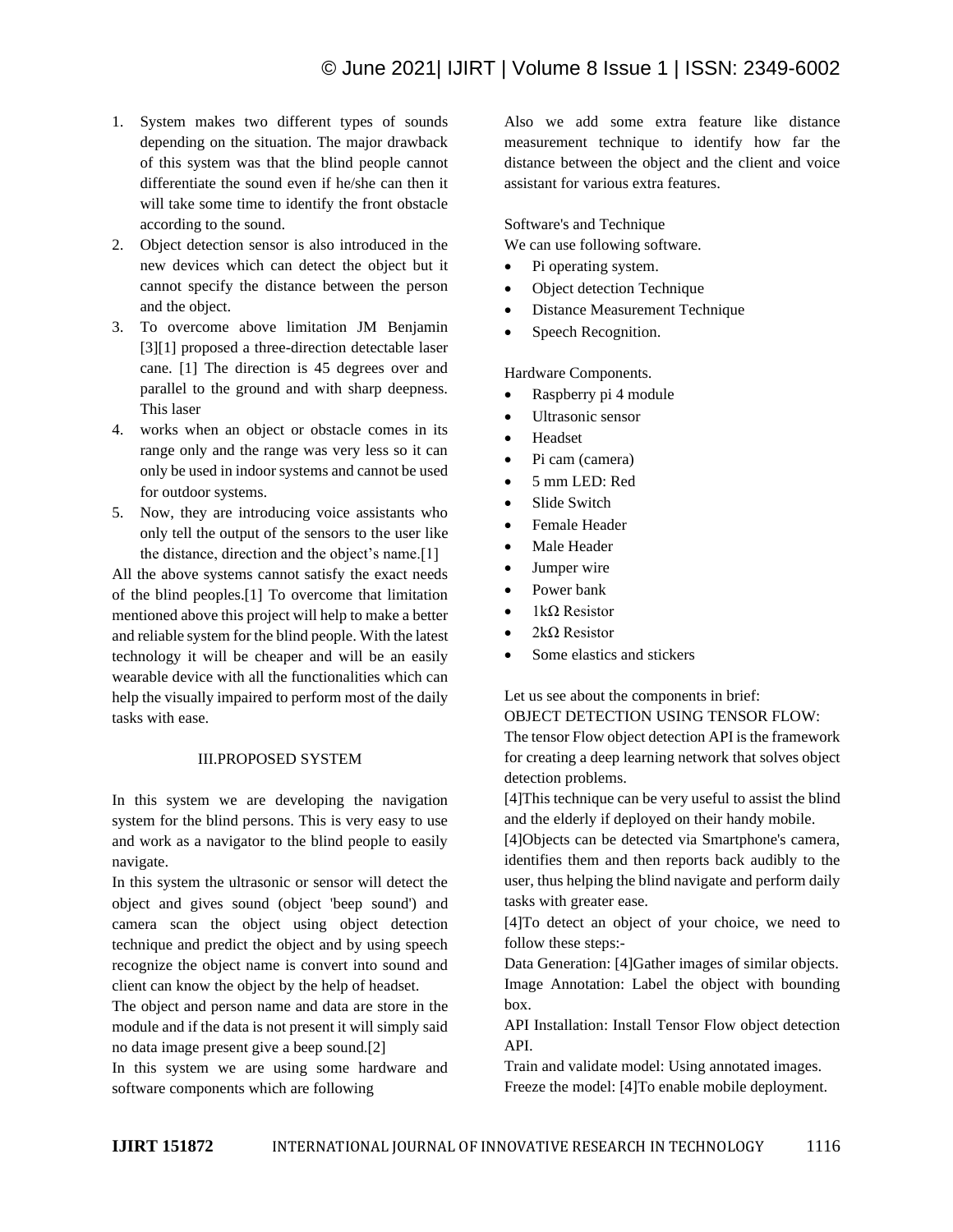Deploy and run: [4]In mobile or virtual environment. Algorithms for object detection and they can be split into two groups:

- 1. Algorithm based on classification-
- They are implemented in two stages.
- a. First, they select regions of interest in an image
- b. Second, they classify these regions using convolution neural network
- 2. Algorithm based on regression-

Instead of selecting interesting parts of an image, they predict classes and bounding boxes for the whole image in one run of the algorithm. [2]Two best known examples from this group are the YOLO (You Only Look Once) and SSD(Single Shot Multibox Detector)

#### DISTANCE MEASUREMENT

Using ultrasonic we can measure the distance between the object and the user. Object can be anything like vehicle, chair, person, table etc.[3] This will be a relative measure given that the picture can be different angles and perspectives.

[3]To draw the lines around the objects we need to import some inbuilt modules-

From PIL import Image,

Image Draw

Import itertools

From itertools import compress

The main idea is to follow the complete the following steps:

- Get every detected object from the Tensor Flow[3].
- Filter them by class and score. It will show the object matching more than 50%.
- It will then calculate the centroid(center of the box) of the boxes.
- [3]Calculate permutations between all the centroids.
- Calculate distance between the different permutations.
- [3]Apply a threshold to the permutations based on the distance.
- Draw the lines.
- Show the picture

To calculate the centroid of the box-Def calc\_centroid(bounding\_box):

return(((bounding\_box[3] bounding\_box[1]/2)+bounding\_box[1], ((bounding\_box[2] bounding  $box[0]/2$ )+bounding  $box[0]$ 

To calculate centroids-

Def calc\_perm(detection\_centroids): Permutations=[] for current\_Permutation in itertools.permutations(detection\_centroids, 2): if current\_permutation[::-1] not in permutation: permutations.append(current\_permutation) return Permutations

To Calculate the distance (using Euclidean distance)- Def calc\_cent\_distances(cent1, cent2): return math.sqrt((cent2[0]-cent1[0])\*\*2 + (cent2[1] $cent1[1]$ <sup>\*\*</sup>2)

To calculate the distance for a group of permutations-Def calc\_all\_distances(centroids): Distances =[] for centroid in centroids: Distances.append(calc\_cent\_distances(centroid[0], centroid[1])) Return Distances

To draw the lines (normalizing the centroids using the image width and size)- Def nor\_centroids(centroids, img\_width, img\_height):  $newCentroids = []$ for centroid in centroids: newCentroids.append((centroid[0]\*img\_width,centro  $id[1]*img$  height)) return newCentroids

### SPEECH RECOGNITION:

The blind cannot use keyboard on android Smartphone or even if he/she is able to type then it is obvious that It will take more time than the normal person. So, to take the input from the user we will use the speech recognition module which is a python module which converts the speech in text and then based on the text it will take actions and control other modules based on the user's command.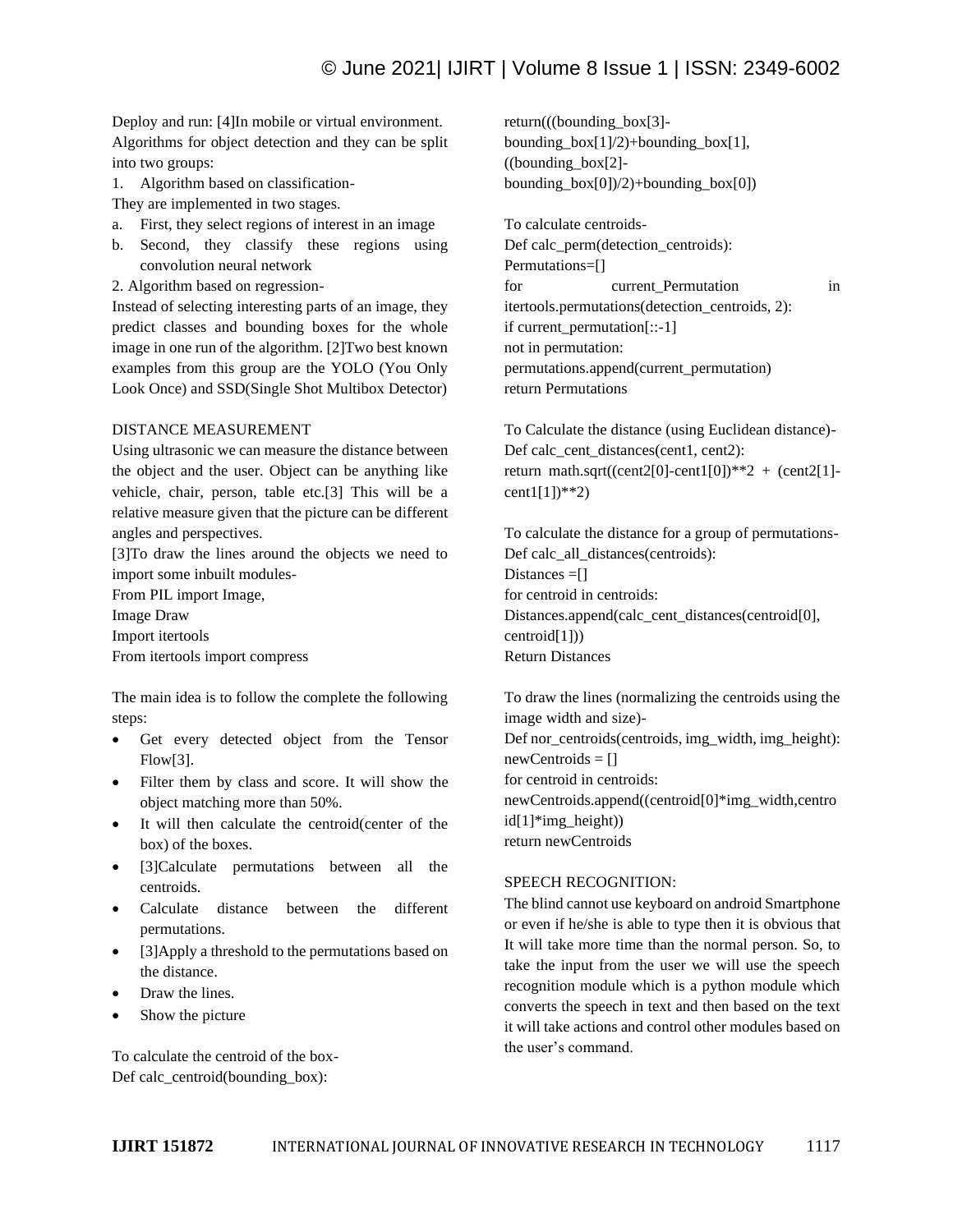We will be using CMU Sphinx engine because it can work without an internet connection to recognize the audio as-

recognize sphinx()

To access microphone with SpeechRecognizer we will use PyAudio Package.

This module will be directly connected to other modules(object detection, distance measurement) of the project and these can be called by this speech recognizer like-

Turn ON "module name" – will activate the module name spoken after "Tun ON"

Distance between me and "The object name" – will give the distance between the user and the object name spoken by the user.

Save Face of "the person's name" – will save the face of the person's face by the specified name

Who is in front of me – will tell the user the person standing/sitting in front of him/her

Call "person's name or mobile number" – will the mobile number. In case, if more than two numbers exist with same person's name then it will ask the mobile number.

Additionally, messaging and emailing feature can also be added and can be used or accessed via speech recognizer. If the user receives mail or message then the content will take as a text and will be read by user's command, in case, of audio file it will be played after user's command.

# 1. RASPBERRY PIE 4 MODULES: [5]

The Raspberry Pi 4 is a latest and low cost, credit-card sized computer that plugs into a computer monitor or TV, and uses a standard keyboard and mouse. [4] It is a capable little device that enables people of all ages to explore computing, and to learn how to program in languages like Scratch and Python.

All over the world, people use Raspberry Pi is to learn programming skills, build hardware projects, do home automation, and even use them in industrial applications.

[5]The Raspberry Pi is a very cheap computer that runs Linux, but it also provides a set of GPIO (general purpose input/output) pins that allow you to control electronic components for physical computing and explore the Internet of Things (IOT).



Figure1: Raspberry Pi 4 Module

# 2. ULTRSONIC SENSOR:

The ultrasonic sensor consists of transmitter, receiver and transceiver. [1] The transmitter convert electrical signal into sound waves. The receiver converts the sound waves into electrical signal again. [1] It also has crystal oscillators in it. It will perform the stabilization operation in the ultrasonic sensor.



Figure2: Ultrasonic sensor

# 3. HEADSET:

A headset is a hardware device that connects to a telephone or computer, allowing the user to talk and listen while keeping their hands free.

Headsets are commonly used in technical support and customer service centers, and allow the employee to talk to a customer while typing information into a computer.



Figure3: Headset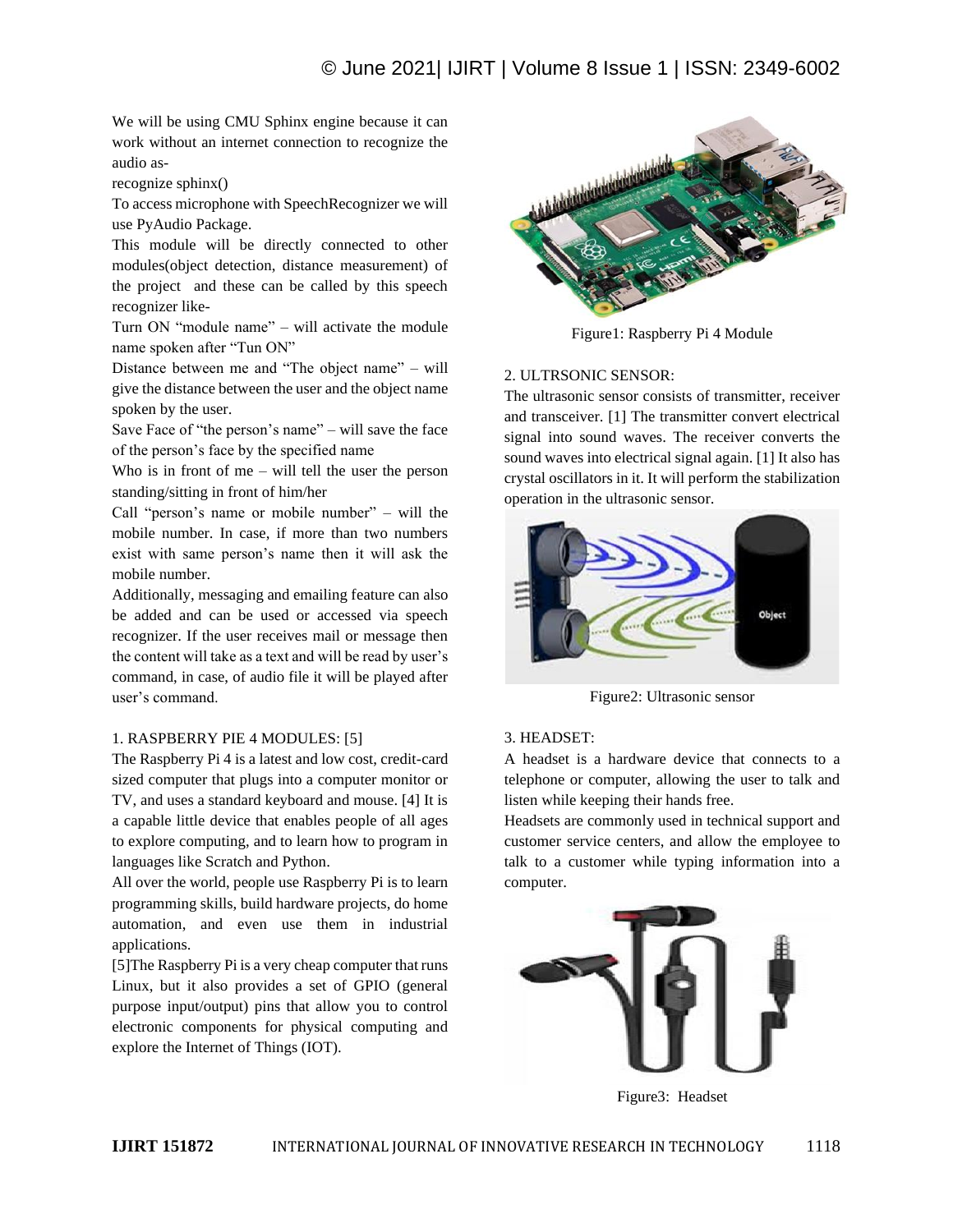# 4. PI CAMERA:

The Pi camera module is a portable light weight camera that supports Raspberry Pi. It communicates with Pi using the MIPI camera serial interface protocol.

It is normally used in image processing, machine learning or in surveillance projects.

The Camera Module can be used to take highdefinition video, as well as stills photographs. It supports 1080p30, 720p60 and VGA90 video modes, as well as still capture. It attaches via a 15cm ribbon cable to the CSI port on the Raspberry Pi.



Figure4: Pi camera

Ultrasonic Distance Sensors

# IV.IMPLEMENTATION

DISTANCE MEASUREMENT USING ULTRASONIC SENSOR IN RASPBERRY PI.

pi@raspberrypi: ~/Desktop/UltraTest File Edit Tabs Help cd ~/Desktop/UltraTes <u>@raspberrypi</u> Desktop/UltraTest \$ sudo python Ultra Test.py erryp Initializing the Sensor<br>Distance: 311 cm<br>pi@raspberrypi ~/Desktop/UltraTest \$ <mark>#</mark>

# OBJECT DETECTION USING PI CAMERA IN RASPBERRY PI.



THE RASPBERRY PI WHICH CONTROLS THE OVERALL OPERATION OF THIS PROPOSED SYSTEM



# V.CONCLUSION AND FUTURE ENHANCEMENT

As of now, the whole idea of this project is made in a simple glove, which also means that there is less feature available since various other types of modules cannot be installed in a small glove. In future, the modules can be installed in other wearables like shoes, glasses, hat etc. which we can access with the help of our main module giving the gadget some extra features or the whole venture can be made as a coat, with the goal that the gadget doesn't need to be wear one by one. Furthermore, the better sensors installation can make it more fast and reliable. These are some updates which can be made in future also the software's can be upgraded with the supporting functionalities of the new modules.

In future we will also add so many features like gesture control for deaf and dump they are also contact with blind people because they are not contact with blind e people.

We will also add smart navigation system by this blind people are navigate easily and go whether they want because they cannot able to see maps.

# **REFERENCES**

- [1] vpmthane.net/polywebnew/notice/industryproc.p df
- [2] www.ijeat.org/wpcontent/uploads/papers/v9i1s4/ A10901291S419.pdf
- [3] medium.com/@drojasug/measuring-socialdistancing-using-tensorflow-object-detectionapi-7c54badb5092